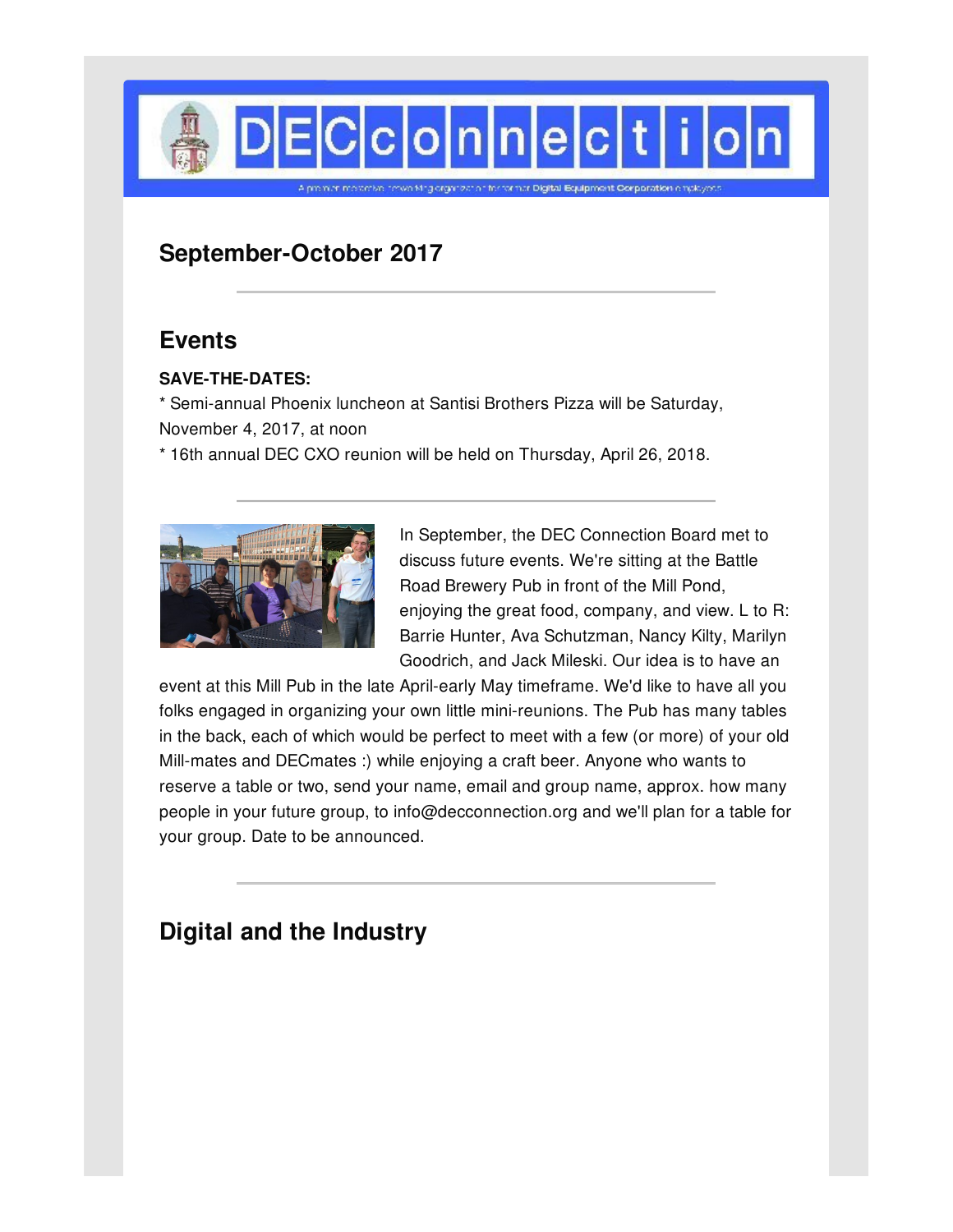### METLIFE INSURANCE POLICY DIVIDENDS

For those of you who kept your HP Group Home & Auto Insurance with Metlife, have you received dividend checks from either Metlife division [i.e. Auto and/or Home] in the past few years. [Note: Metlife issued dividends for calendar years that had less than expected claims.] Thanks to the folks who sent in their experience with recent Metlife dividends. If you didn't receive a homeowner's dividend for 2016 and would like to keep apprised of this situation (HP's data for Metlife policy owners apparently was lost or compromised when the company split up), contact Steve Blume at rmcgrail95@aol.com. He's gotten a lot of pushback but is still trying.

# **DEC Connection Member News**

Welcome to our new and renewing members during September and early October: Ray Ferrara (FL), Bryan Marler (NY), Julie Palmason (MA), Frank Pascucci (CT), Janice Shineman (MA), and Ray Shoemake (AZ).



Please RENEW your membership if you're due members check the Member Service Center (instructions below). Other readers, if you are enjoying our e-newsletters please consider joining and sending in a brief update on your activities for our newsletter. Here is how to join or renew:

### **Membership Renewal Procedure**

• Click link to see if your membership is current in our [Member](http://www.decconnection.org/msclogin.php) Service Center and pay online with a credit card. If you have paid dues since 2010 you will be there use the email address we have on file - no leading or trailing spaces - email ava@decconnection.org for help.

• You can also join us (or renew) at Join the DEC [Connection](http://www.decconnection.org/join-online.htm) online!

• You can send personal checks made out to DEC Connection to Nancy Kilty, 33 Forest St. Unit 416, Lexington MA 02421.

• If you prefer to use your PayPal account directly (not via our website), use our payment address: registrations@decconnection.org - do NOT use any Board member's personal email address.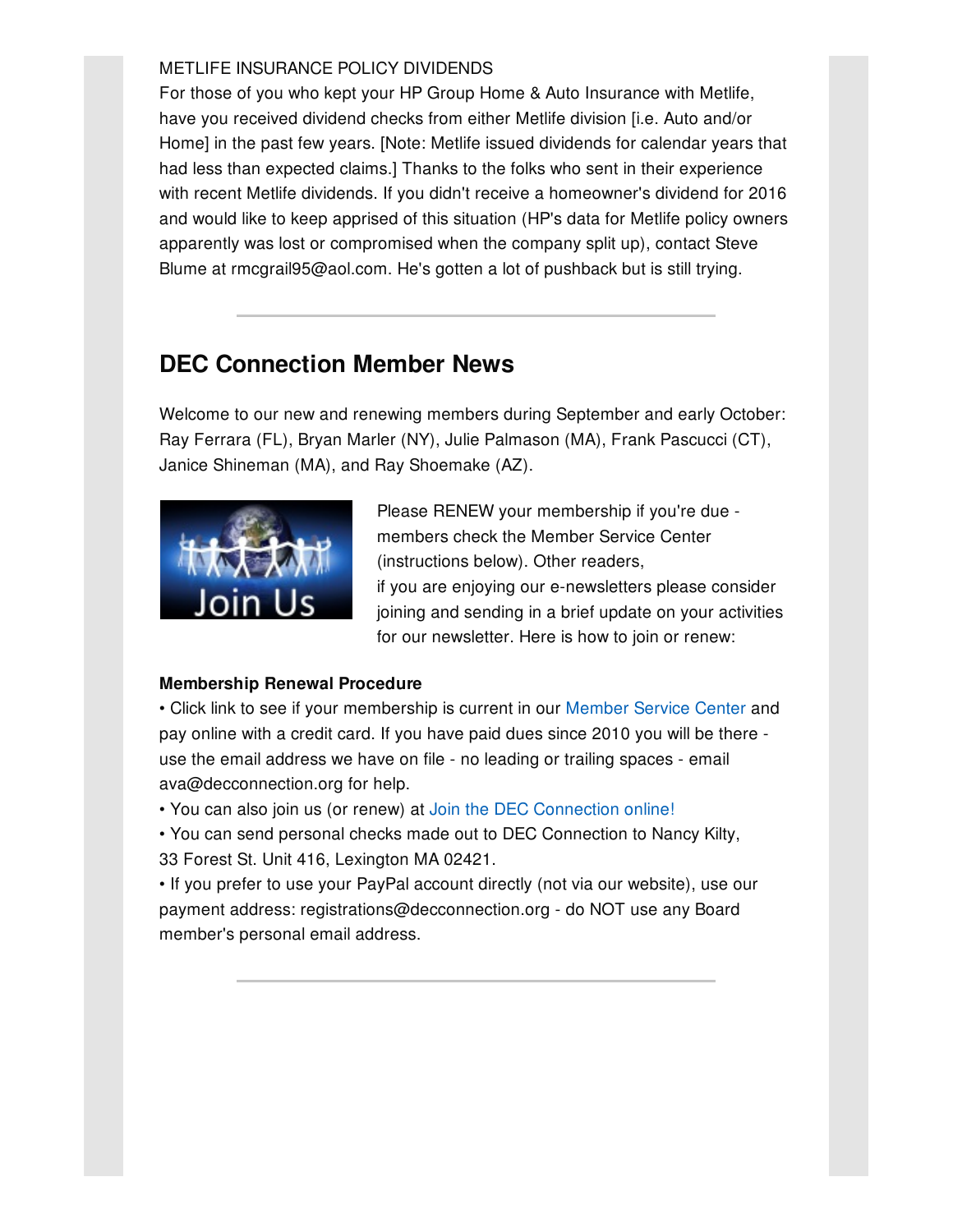#### **DEC Connection Member NewsBytes**

Please send your update to: [ava@decconnection.org](http://www.decconnection.org/newsbytes.htm) See our NewsByte archive page.



**Bryan Marler** (above, right) writes: Joined Dec in 1980 in Field Service Logistics, working for Tom Karpowski. Joined the awesome Nautilus team in '83; ESG in '87 with Don McInnis. Moved to the field in 1990 working for Mary Piehler and Tom Iannotti in Corning NY. Many sales jobs with Digital, Compaq and HP, until retirement from HP on October 30, 2012. Started with Seagate HPC Systems (Xyratex) on November 1st. Retired again, for good, in July 2016. Now loving retirement near Albany NY. Visitors most welcomed! With regards, Bryan (cell 518-852-9081) bbmarler@gmail.com

**Ray Ferrara** writes that he is now working on a technology that will make the semantic web a reality - one where you can "google" one or terms and get back real data sets and not just web pages that have one or more of the terms on them. raymond.ferrara@gmail.com

**Susan Azibert** wants to let technical folks looking for work in the Nashua area know that there's a technical networking group out there that may be helpful - see the Nashua Tech Net Group on Linked In, run by Steve Munyan. They have regular networking meetings, bring your business cards and a resume.

Member **Lois Levick** writes that she would like to sell her timeshare at Cape Cod Holiday Estates in Mashpee MA on the Cape. Sleeps six people, 2 bedrooms, 2 bathrooms, and an area that can be made private, with



a sofa bed. The resort has an indoor pool, tennis court, and a putting green. Please email Lois at loislevick@earthlink.net.

#### **Change in Publication Schedule**

Starting with this issue, we are publishing every 2 months. We'll continue to send notices as needed for announcements and events.

#### **Sad News Department**

Nice to say that no one reported deaths or illnesses of former DECcies this month... hope that continues. Details are on our [Memorial](http://www.decconnection.org/memorials.htm) Page.

## **Website [Features](http://www.decconnection.org) and Updates**